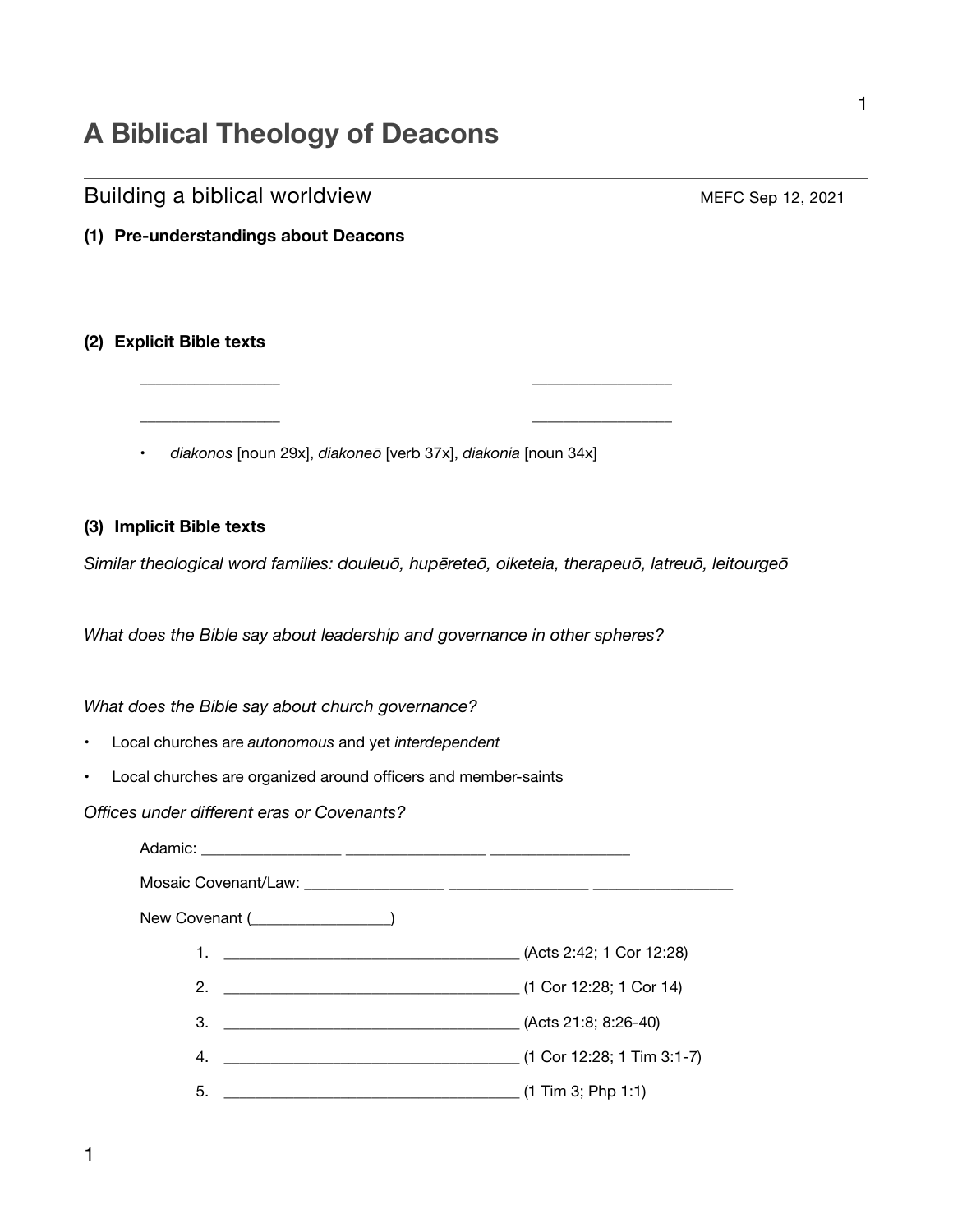*What does the Bible say about Elders - Overseers/Bishops - Pastor/Teachers?* 

\_\_\_\_\_\_\_\_\_\_\_\_\_\_\_\_\_\_ \_\_\_\_\_\_\_\_\_\_\_\_\_\_\_\_\_\_ \_\_\_\_\_\_\_\_\_\_\_\_\_\_\_\_\_\_ \_\_\_\_\_\_\_\_\_\_\_\_\_\_\_\_\_\_ \_\_\_\_\_\_\_\_\_\_\_\_\_\_\_\_\_\_ \_\_\_\_\_\_\_\_\_\_\_\_\_\_\_\_\_\_ \_\_\_\_\_\_\_\_\_\_\_\_\_\_\_\_\_\_

# **(4) Church History**

*What have deacons done over the ages?* 

#### **Early Church**

- Benevolence/charity/compassion/mercy
- Liturgical functions (e.g. Lord's Supper; collection/giving)

#### **Middle Ages**

- Hierarchical church structure (episcopalianism) developed
- The Diaconate became a step towards priesthood

#### **Reformation**

• Deacons were restored as a more biblical office; often ministers of mercy

#### **Reformation to Modern Era**

- 1. Anglican tradition:
- 2. Reformed/Presbyterian:
- 3. Baptistic/Congregational:

 until 1900:

 20th century:

 late 20th-now:

#### *How should a church be governed?*

- (1) Episcopalian
	- Offices: Bishops, Presbyter/Rector/Priest, Deacons
- (2) Presbyterian
	- Offices: Elder (ruling & teaching), Deacon